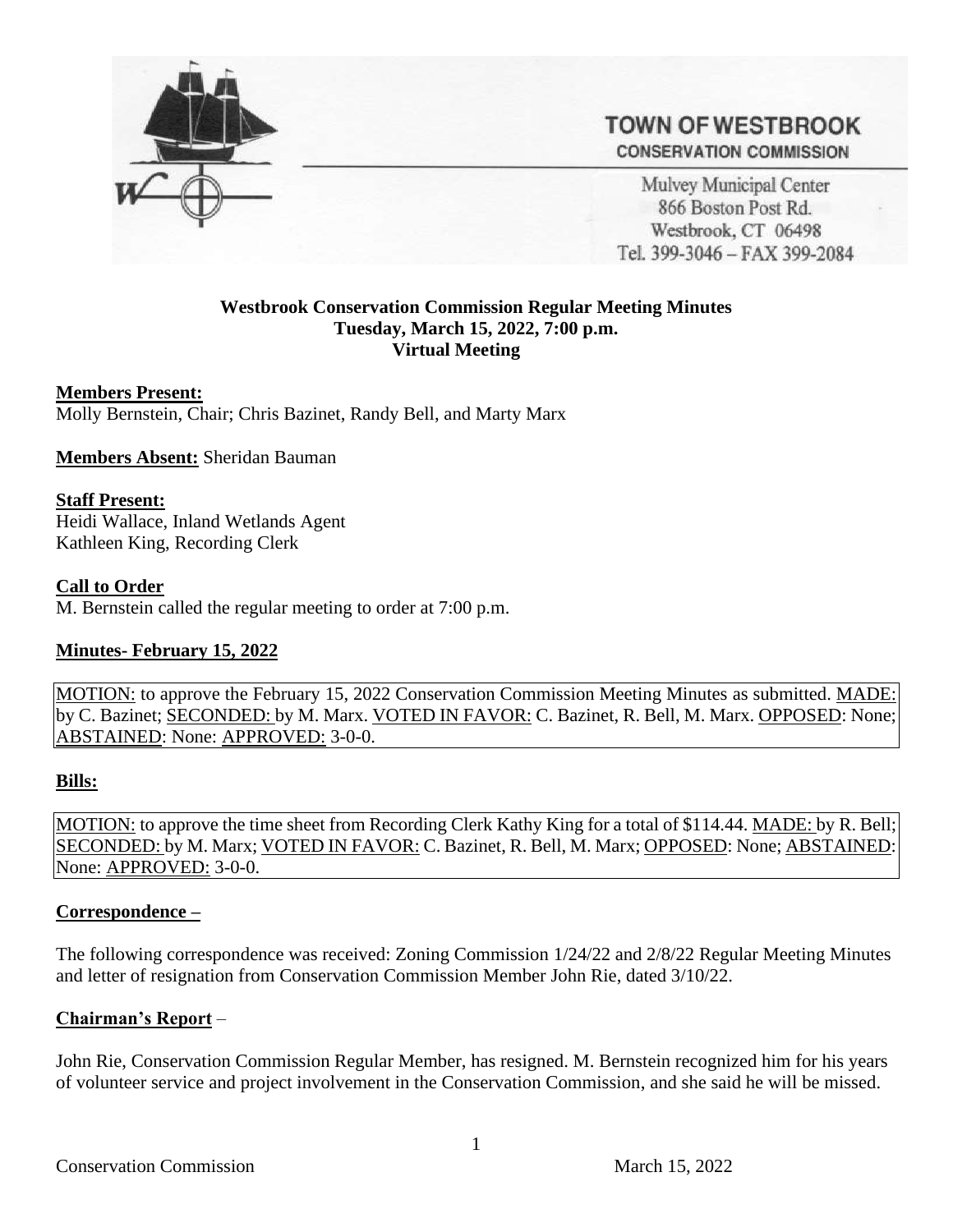Most of the Tom ODell Memorial Open Space has been blazed by Chris Hallahan and crew. Phragmites still need to be cleared for the bottom loop.

M. Bernstein has been mailing Deb Rie regarding the pollinator pathway project. The Garden Club will be meeting in late March.

M. Bernstein attended the Capital Budget Request Meeting. She is planning to attend the annual operating budget meeting in front of the Board of Finance tomorrow. She will meet with M. Marx before the meeting to review the budget. The Conservation Commission is requesting \$50,000.00 a year for the next three (3) years to replenish the Open Space Fund. This amount was requested after a discussion of the Conservation Commission with Marilyn Ozols, Chair of the Planning Commission.

## **New Business**:

Prioritize action plan items:

• Ponzillo Property – construct right-of-way along river off Breakneck Hill (BNH) Road to connect greenway to Chapman Mill Pond.

R. Bell will look into this further to see what land the Town owns, where the property lines are, and he will see if there's a possibility of putting in a walkway. There could potentially be an entirely connected greenway. R. Bell said if there's a feasible plan, he can talk with the CC about getting an estimate from a contractor for next year's budget. The cost will depend on how long the connector is and how high off the ground it will be. M. Marx suggested the construction of a walkway might be of interest to an Eagle Scout candidate.

• Seven (7) acres owned by town off Breakneck Hill Road with rock feature

R. Bell said this property is at the tail end of the Ponzillo Property. At one time, there was discussion of an easement to get to the Chapman Mill Property. He said he will review the documents on that.

There was discussion about putting a trail on a piece of town owned land roughly ten (10) feet wide and roughly four hundred (400) feet long. It will likely need to be surveyed. M. Molly suggested contacting Clinton's Conservation Commission to talk about connecting property with pathways. There is a piece of property owned by Westbrook nearby, but not adjacent. There are likely two (2) choices, the easement from the Ponzillo's or a connection from Clinton.

## **Open Space Projects:**

• Purchase New Trail Markers

M. Bernstein suggested purchasing new trail markers that are rectangular, colored, plastic markers that are the shape of a dollar bill. They are easy to put up. She said she will look at the trails and see what's already marked. This would be instead of a painted blaze on a tree. She would like to have all of the trails in Horse Hill Woods have their own colors. M. Bernstein will look to see how much the trail markers cost, and she will bring an estimate for the CC to vote on.

• Summer Interns: prioritizing trail maintenance objectives